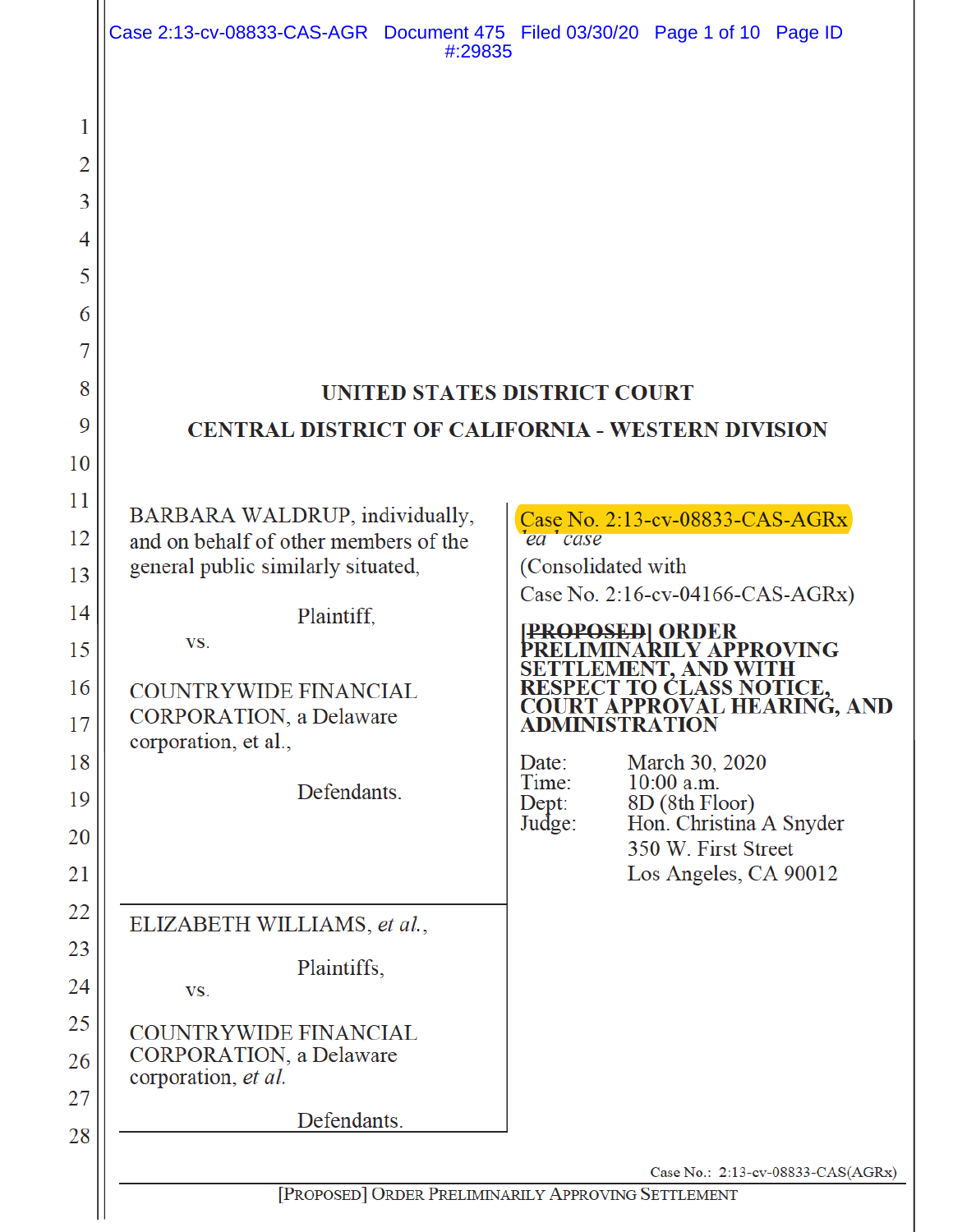# **[PROPOSED] ORDER PRELIMINARILY APPROVING SETTLEMENT, AND WITH RESPECT TO CLASS NOTICE, COURT APPROVAL HEARING, AND ADMINISTRATION**

Upon consideration of the Parties' Settlement Agreement dated January 17, 2020 (the "Settlement Agreement" or "Agreement"), Plaintiff's Unopposed Motion for Preliminary Approval of Class Action Settlement Agreement, and the pleadings and other materials on file in the above-captioned Consolidated Actions (the "Actions"), IT IS HEREBY ORDERED that Plaintiffs' Motion for Preliminary Approval is GRANTED. The Court FURTHER ORDERS AS FOLLOWS:

1. The Settlement Agreement and its exhibits are hereby incorporated by reference in this Order ("Order") as if fully set forth herein. Capitalized terms in this Order shall, unless otherwise defined herein, have the same meaning as in the Agreement.

2. For purposes of the Settlement, the Class shall be defined as all residents of the United States who, during the period of January 1, 2003 through December 31, 2008, made a mortgage loan application to Countrywide in connection with which LSA obtained an appraisal, excepting those persons who are Successful Opt-Outs. This definition is intended to encompass all persons who made any inquiry, expressed an interest in, or applied for credit, including but not limited to applications within the meaning of the Equal Credit Opportunity Act, so long as LSA obtained an appraisal in connection with it. The Court also finds that this definition embraces the same persons who were originally (a) defined as part of the class when it certified the nationwide RICO class and Texas subclass in its Certification Order, and (b) identified on the Earlier Class Member List (as that term is defined in the Agreement) of those who were previously given mailed notice concerning these Actions after the nationwide class and Texas subclass were certified. Subject to further consideration at the Court Approval Hearing described in paragraph 13 below, this Court finds that the Class meets the pertinent requirements of FED. R. CIV. P. 23 for purposes of the Settlement.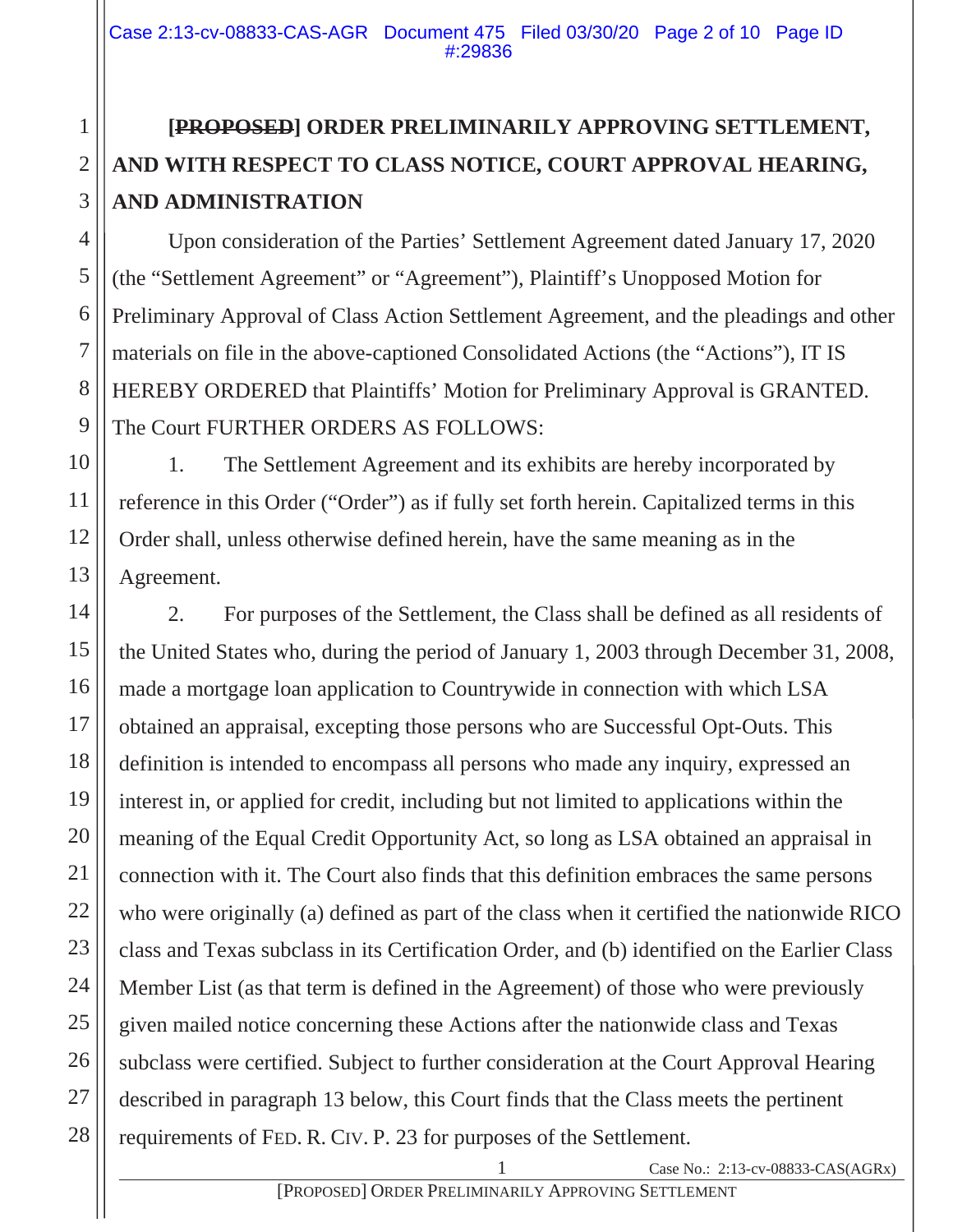3. For purposes of the Settlement, and after considering the pertinent factors in FED. R. CIV. P. 23, Plaintiffs Barbara Waldrup, Becky Reaster, and Rebecca Murphy shall continue to be designated as the representatives of the Class (the "Representative Plaintiffs").

4. For purposes of the Settlement, and after considering the relevant factors in FED. R. CIV. P. 23 and for the reasons set forth in the Certification Order, the following attorneys are appointed as Class Counsel:

Roland Tellis (SBN 186269) Daniel Alberstone (SBN 105275) Mark Pifko (SBN 228412) Evan Zucker (SBN 266702) Baron & Budd, P.C. 15910 Ventura Boulevard, Suite 1600 Encino, California 91436 Telephone: (818) 839-2333

Steve W. Berman (*pro hac vice*) Hagens Berman Sobol Shapiro LLP 1918 Eighth Avenue, Suite 3300 Seattle, Washington 98101 Telephone: (206) 623-7292 Facsimile: (206) 623-0594

Christopher R. Pitoun (SBN 290235) Hagens Berman Sobol Shapiro LLP 301 North Lake Avenue, Suite 920 Pasadena, California 91101 Telephone: (213) 330-7150

5. For purposes of the Settlement, Epiq Systems, Inc. is approved and designated as the Settlement Administrator.

6. Pursuant to FED. R. CIV. P. 23, the terms of the Settlement Agreement, and the Settlement provided for therein, are preliminarily approved as (a) fair, reasonable, and adequate in light of the relevant factual, legal, practical, and procedural considerations of the Actions, (b) free of collusion to the detriment of Class Members, and (c) within the range of possible final judicial approval, subject to further consideration at the Court Approval Hearing described in paragraph 13 of this Order. Accordingly, the Settlement Agreement and the Settlement are sufficient to warrant notice thereof, as set forth below, and a full hearing on the Settlement.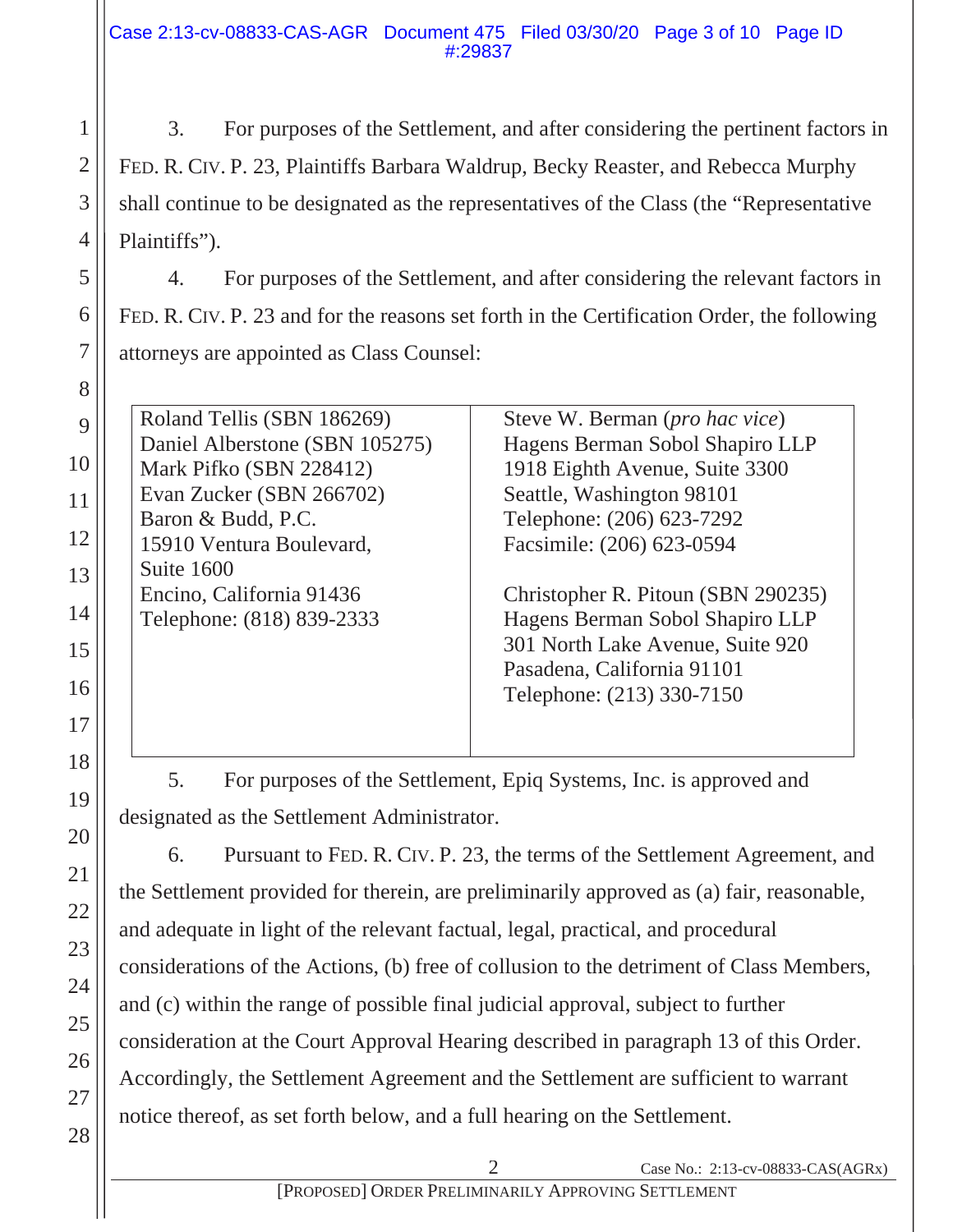## Case 2:13-cv-08833-CAS-AGR Document 475 Filed 03/30/20 Page 4 of 10 Page ID #:29838

7. Pursuant to the terms of the Settlement Agreement, Representative Plaintiffs and Class Counsel are hereby directed to cause the Settlement Administrator to provide notice of the Settlement to Class Members consistent with the notice plan and deadlines set forth in the Agreement. Toward that end, within ten (10) business days after the Preliminary Approval Date, the Settlement Administrator shall (a) begin the process of mailing the Postcard Notice, substantially in the form of the document attached to the Agreement as part of Exhibit B, to each Class Member using the Updated Class Member List, and shall complete that process as soon as practicable; (b) cause Publication Notice, substantially in the form of Exhibit C to the Agreement, to be disseminated and published according to the notice plan described in Plaintiffs' Motion for Preliminary Approval; (c) cause the Class Notice and this Settlement Agreement to be made available on the dedicated settlement website named www.waldrupwilliamsappraisallawsuit.com already administered by the Settlement Administrator. Before mailing and publication, the Settlement Administrator shall fill in all applicable dates and deadlines in the Postcard Notice, Class Notice, and Publication Notice to conform to the dates and deadlines specified for such events in this Order. The Settlement Administrator shall also have discretion to format the Postcard Notice, Class Notice, and/or Publication Notice in a reasonable manner before mailing to minimize mailing, publication, and/or administration costs.

8. If any Postcard Notice mailed pursuant to the Settlement Agreement and this Order is returned by the United States Postal Service ("Postal Service") as undeliverable, then the Settlement Administrator shall re-mail the Postcard Notice immediately to the forwarding address, if any, provided by the Postal Service on the face of the returned mail. If the returned mail does not reflect a forwarding address, then the Settlement Administrator shall provide Class Counsel with the name and address of any affected Class Member. For such Class Members, Class Counsel may, in their discretion and at their own cost and expense apart from the Settlement Amount, attempt to obtain additional address information for the Class Member and provide it to the Settlement

1

2

3

4

Case No.: 2:13-cv-08833-CAS(AGRx)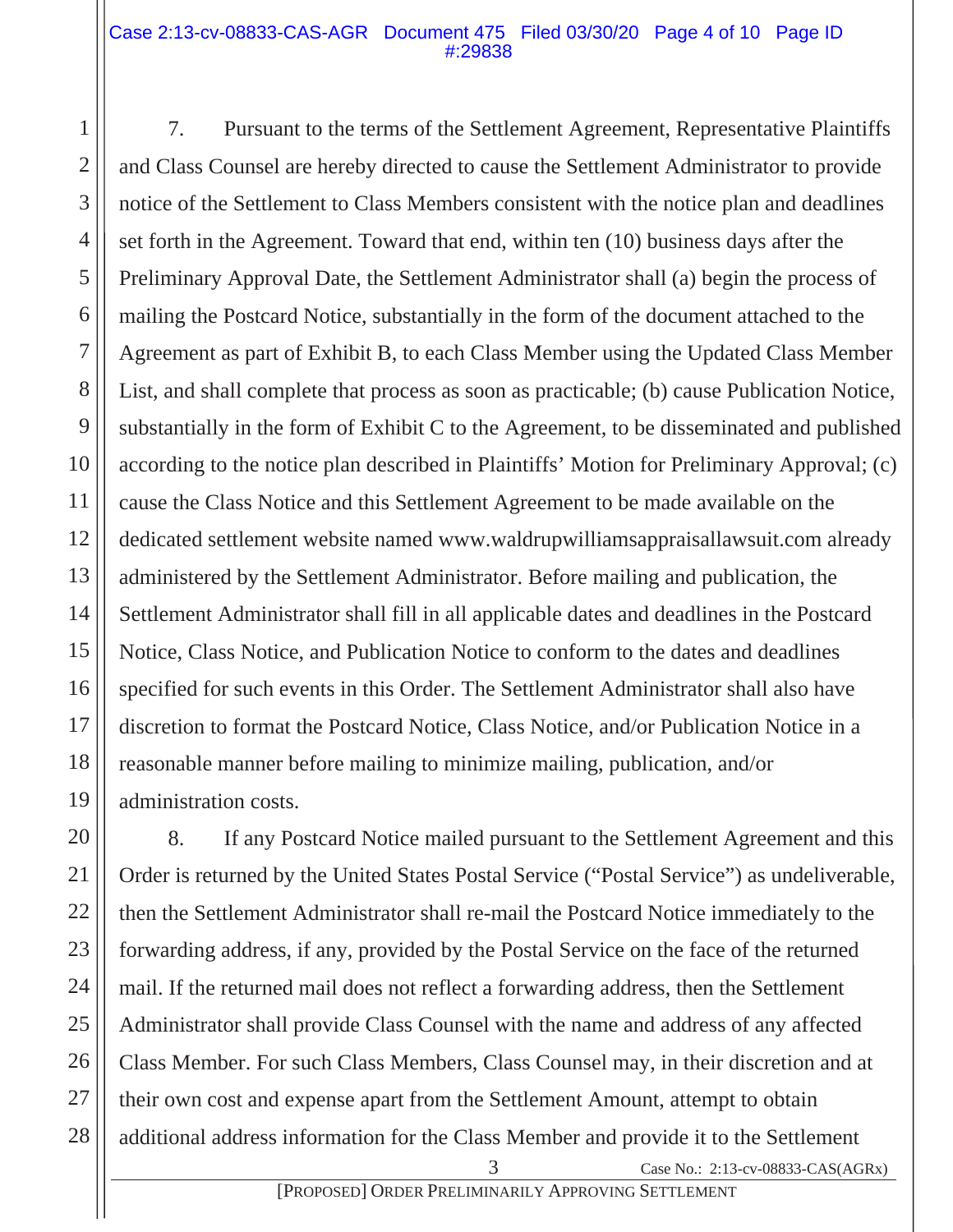#### Case 2:13-cv-08833-CAS-AGR Document 475 Filed 03/30/20 Page 5 of 10 Page ID #:29839

Administrator, as provided for in paragraph 2.06 of the Settlement Agreement. The Settlement Administrator shall re-mail the Postcard Notice to Class Members at any updated address provided by Class Counsel. Other than as set forth above, Representative Plaintiffs, Class Counsel, Defendants, and the Settlement Administrator shall have no other obligation to re-mail Postcard Notices returned by the Postal Service as undeliverable.

9. The Court finds that the Settlement Agreement's plan, as further set forth in Plaintiffs' Motion for Preliminary Approval, for direct mail and publication notice to Class Members is the best notice practicable under the circumstances and satisfies the requirements of due process and FED. R. CIV. P. 23. That plan is approved and accepted. This Court further finds that the Postcard Notice, Class Notice, and Publication Notice comply with FED. R. CIV. P. 23 and are appropriate as part of the notice plan and the Settlement, and thus they are hereby approved, adopted, and authorized for dissemination or publication. This Court further finds that no other notice to Class Members other than that identified in the Agreement is reasonably necessary in the Actions.

Case No.: 2:13-cv-08833-CAS(AGRx) 10. Any Class Member who wishes to be excluded from the Settlement Class and not be bound by the Settlement Agreement must complete and mail a request for exclusion ("Opt-Out") to the Settlement Administrator at the address set forth in the Class Notice and Publication Notice, postmarked no later than June 15, 2020. For a Class Member's Opt-Out to be valid and treated as a Successful Opt-Out, it must (a) set forth the Class Member's full name, current address, and telephone number; (b) contain the address of the property upon which an appraisal bringing the Class Member within the scope of the Class was obtained by LSA in connection with a Loan; (c) contain the Class Member's personal and original signature or the original signature of a person previously authorized by law, such as a trustee, guardian, or person acting under a power of attorney, to act on behalf of the Class Member with respect to a claim or right such as those in the Consolidated Actions (i.e., conformed, reproduced, facsimile, or other nonoriginal signatures are not valid); and (d) unequivocally state the Class Member's intent

[PROPOSED] ORDER PRELIMINARILY APPROVING SETTLEMENT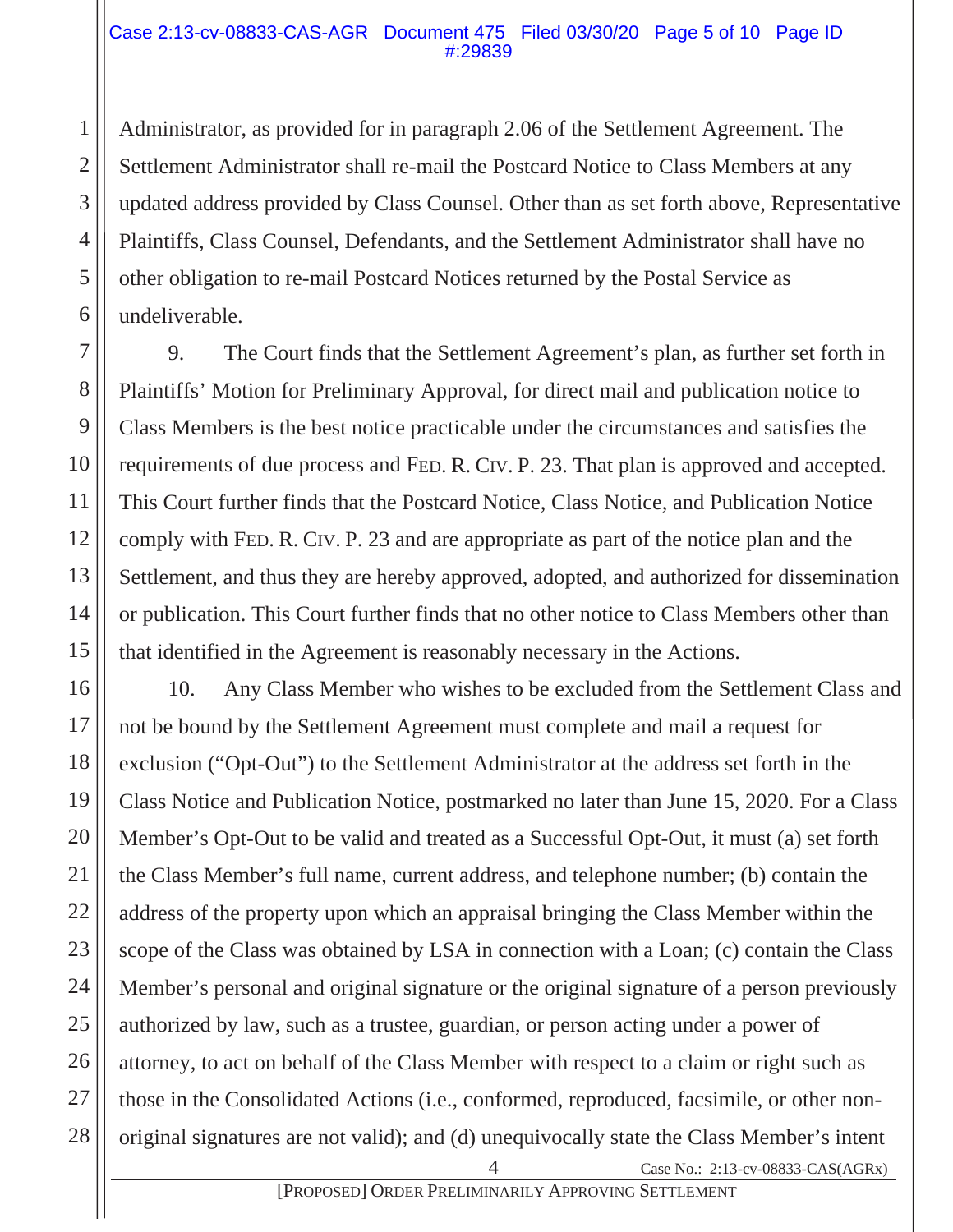## Case 2:13-cv-08833-CAS-AGR Document 475 Filed 03/30/20 Page 6 of 10 Page ID #:29840

to be excluded from the Class, to be excluded from the Settlement, not to participate in the Settlement, and/or to waive all right to the benefits of the Settlement. Statements generally objecting to the Settlement or to specific terms of the Settlement but which do not clearly express an intent to opt out as set forth above are not valid Opt-Outs. In those cases where a Class Member includes persons who were co-obligors, co-borrowers, or co-applicants on the same Loan, the Class Member shall be deemed a Successful Opt-Out as to that Loan only if all obligors or co-applicants elect to opt out. In the event a Class Member is a Class Member as to more than one Loan, the Opt-Out may specify that the Class Member is opting out as to fewer than all Loans made to that Class Member by expressly stating so in the Opt-Out and specifically identifying the Loans as to which the Class Member is opting out. In the absence of such specification, the Opt-Out shall be construed as a request to opt-out as to all of the Class Member's Loans. No person shall purport to exercise any exclusion rights of any other person, or purport to opt-out Class Members as a group, aggregate, or class involving more than one Class Member, or optout more than one Class Member on a single paper, or as an agent or representative; any such purported Opt-Outs shall be void, and the Class Member(s) that is or are the subject of such purported Opt-Out shall be treated as a Class Member. Opt-Outs for a Class Member may, however, be prepared and mailed by counsel for that Class Member, subject to the other limitations of this paragraph. Any Class Member who does not submit a Successful Opt-Out, or otherwise comply with all requirements for opting out as are contained in this Order, the Agreement, and the Class Notice, shall be bound by the Agreement, including the Release and any Final Order and Judgment entered in the Actions. Further, any Class Member who is a Successful Opt-Out will be deemed to have waived any rights or benefits under the Settlement, and will not have standing to object to the Settlement.

11. At the expiration of the Opt-Out Period, Class Counsel, Counsel for the Defendants, and the Settlement Administrator shall create a comprehensive list of

27 28

1

2

3

4

5

6

7

8

9

10

11

12

13

14

15

16

17

18

19

20

21

22

23

24

25

26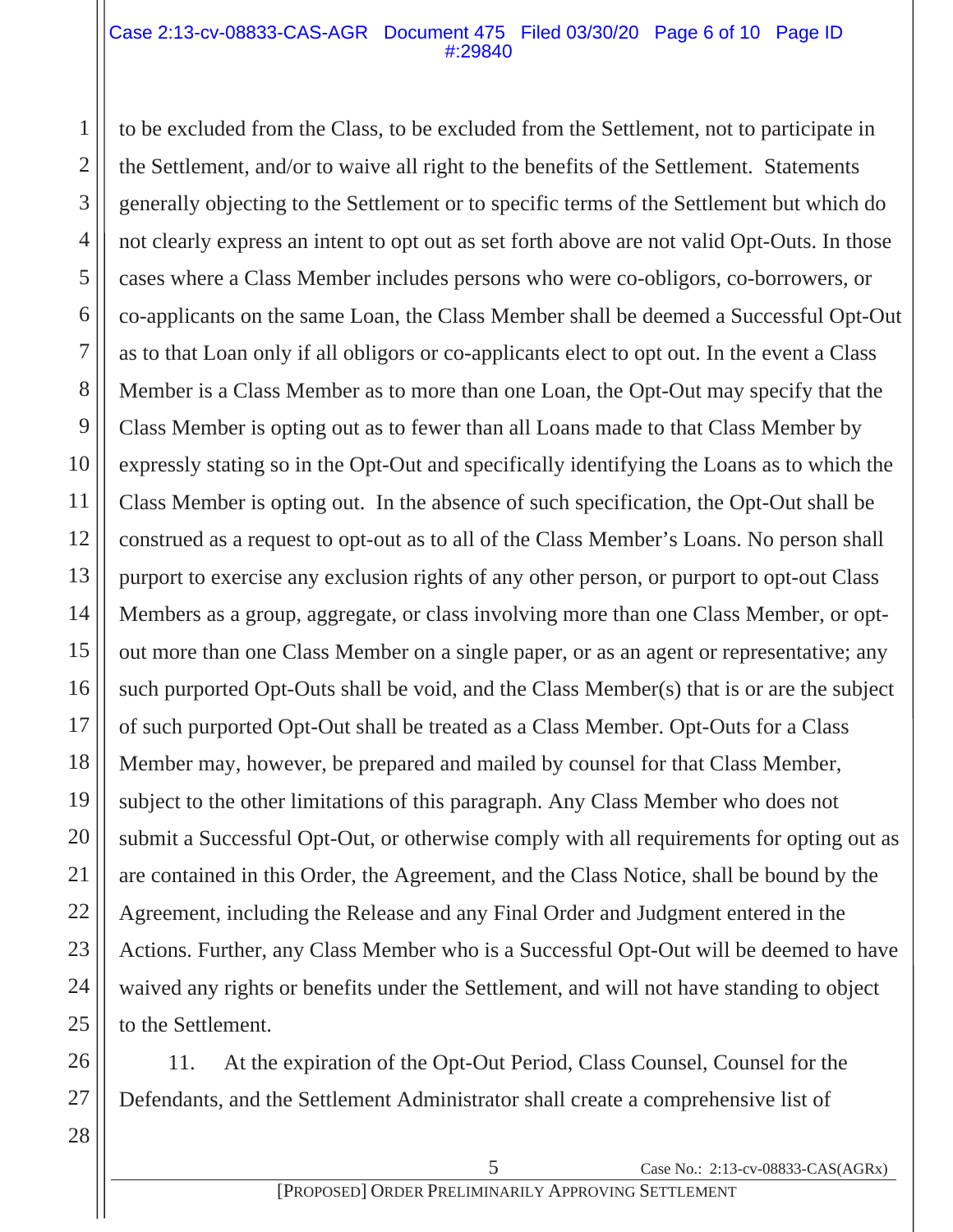Successful Opt-Outs and file the list with the Court under seal to protect the privacy interests of the Successful Opt-Outs.

12. Any Class Member who is not a Successful Opt-Out and who wishes to object to the Settlement must serve a written objection to the Settlement ("Objection") upon Class Counsel and Counsel for the Defendants, and file the Objection with the Court, on or before June 15, 2020. Each Objection must (a) set forth the Class Member's full name, current address, and telephone number; (b) contain the address of the property upon which an appraisal bringing the Class Member within the scope of the Class was obtained by LSA in connection with a Loan; (c) state that the Class Member objects to the Settlement, in whole or in part; (d) state whether the Class Member's Objection applies only to the Class Member, to a specific subset of the Class, or to the entire Class; (e) state the legal or factual grounds for each Objection with specificity; and (f) provide copies of any documents that the Class Member wishes to submit in support of his or her position. Any Class Member who does not submit a timely Objection in complete accordance with this Agreement, the Class Notice, and any order of the Court shall not be treated as having filed a valid Objection to the Settlement. Further, Counsel asserting an Objection on behalf of a Class Member(s) shall (a) file a notice of appearance with the Court before the Objection Deadline; (b) file a sworn declaration with the Court by the Objection Deadline attesting to his, her or their representation of each Class Member on whose behalf the Objection is filed; (c) file a sworn declaration with the Court by the Objection Deadline stating the number of times during the prior five (5) year period counsel have filed objections to a class action on settlement on their own behalf or on behalf of a class member; and (d) comply with each of the requirements for an Objection set forth above.

6 Case No.: 2:13-cv-08833-CAS(AGRx) 13. A hearing (the "Court Approval Hearing") shall be held before the undersigned at 10:00 a.m. on July 13, 2020, in the United States District Court for the Central District of California, 350 W. 1st St., Los Angeles, California, 90012, to determine, among other things, (a) whether the proposed Settlement should be approved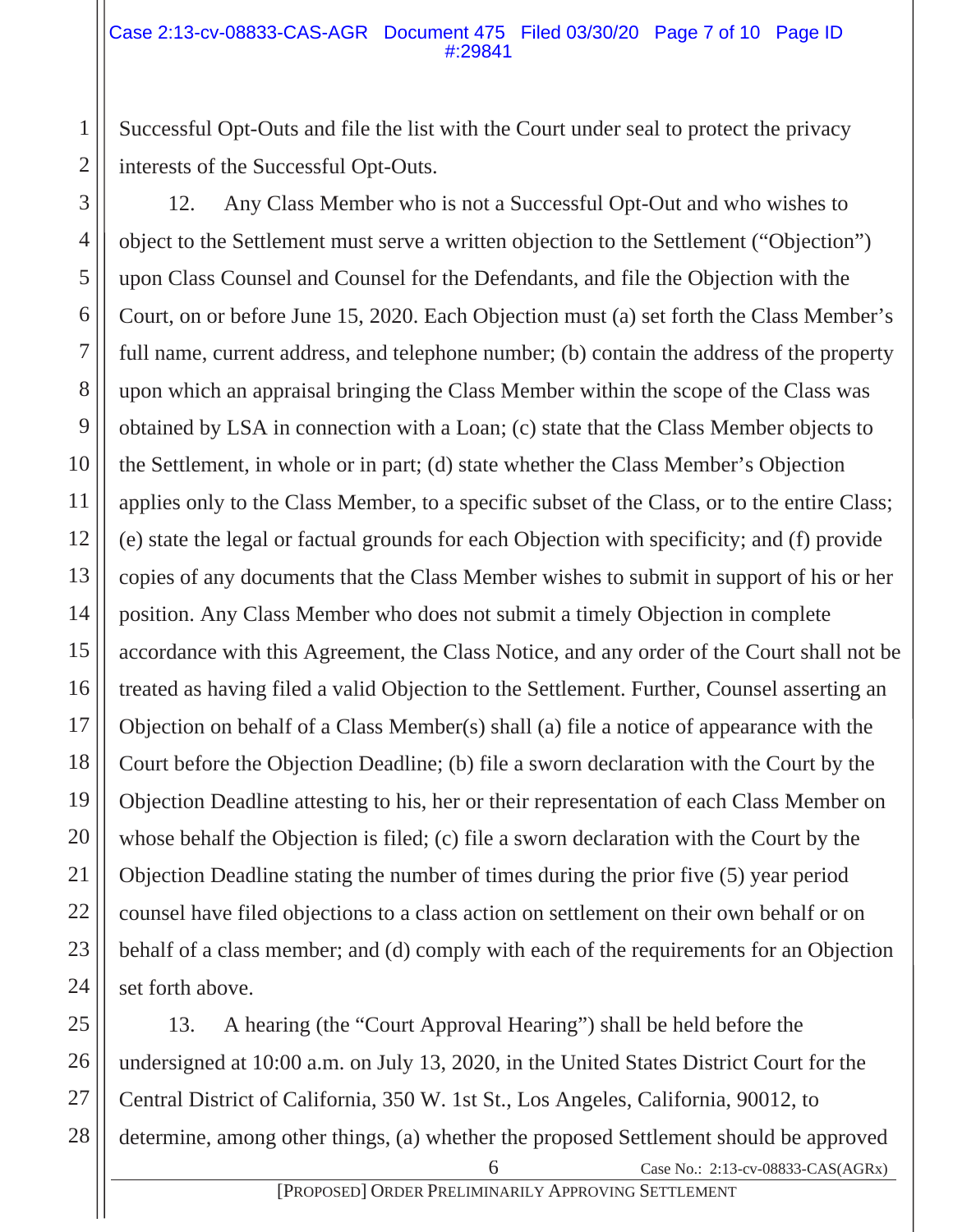#### Case 2:13-cv-08833-CAS-AGR Document 475 Filed 03/30/20 Page 8 of 10 Page ID #:29842

as fair, reasonable and adequate, (b) whether the Actions should be dismissed with prejudice pursuant to the terms of the Settlement Agreement, (c) whether Class Members should be bound by the Release set forth in the Settlement Agreement, (d) whether Class Members should be subject to a permanent injunction that, among other things, bars Class Members from commencing, prosecuting, or assisting in any lawsuit against the Released Persons that asserts or purports to assert matters within the scope of the Release, (e) the amount of any Attorneys' Fees/Litigation Cost Award to be made to Plaintiffs' Counsel, if any, upon application pursuant to paragraph 2.18 of the Settlement Agreement, and (f) the amount of any Class Representative Award to be made to Representative Plaintiffs, if any, upon application pursuant to paragraphs 2.20 to 2.22 of the Settlement Agreement. This hearing may be postponed, adjourned, or continued by order of the Court without further written notice to the Class.

14. Any application for an Attorney Fee/Litigation Cost Award by Plaintiffs' Counsel, as well as any application for a Class Representative Award shall be filed with the Court no later than May 11, 2020. Representative Plaintiff's motion for final approval of the Settlement shall be filed by the same date. Any other submissions by Representative Plaintiff or Defendants concerning the Settlement, shall be filed no later than fourteen (14) days before the Court Approval Hearing.

15. It is not necessary for a Class Member to appear at the Court Approval Hearing. However, any Class Member who wishes to appear at the Court Approval Hearing, whether pro se or through counsel, must file a notice of appearance in the Actions, and mail and postmark, or hand-deliver, the notice and other pleadings to Class Counsel and Counsel for the Defendants, on or before June 15, 2020.

16. Any Class Member who wishes to file a motion or any other paper in the Actions must file the motion or other paper with the Court, and contemporaneously mail and postmark, or hand-deliver, to Class Counsel and Counsel for the Defendants, the motion or other paper, together with any and all supporting pleadings or documents, on or before June 15, 2020.

1

2

3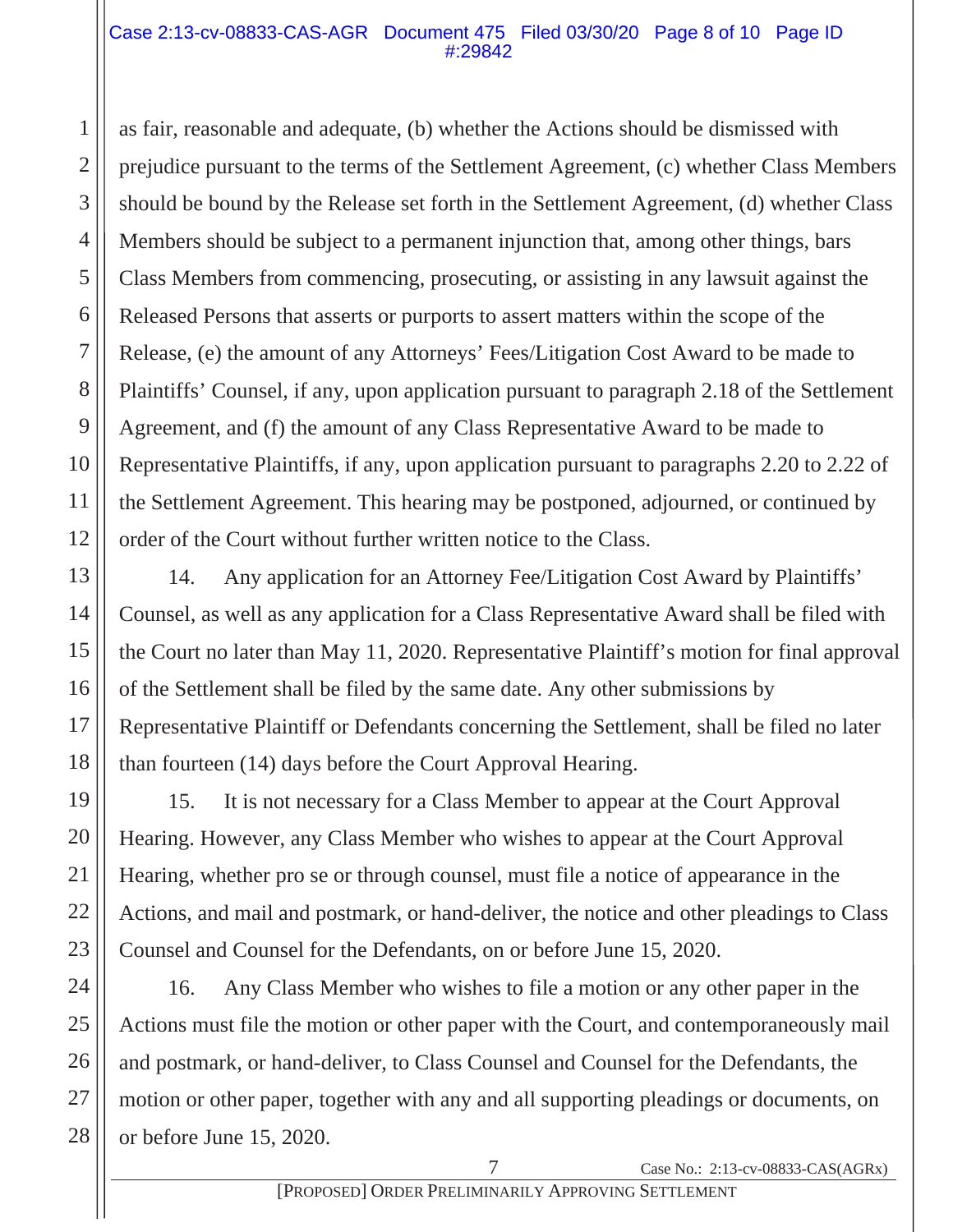17. Without prior leave of the Court, no Class Member shall be permitted to raise matters at the Court Approval Hearing that the Class Member could have raised in an Objection, motion, or other paper, but failed to raise.

18. Any Class Member who fails to comply with this Order, the Class Notice, and/or the Agreement shall be barred from appearing at the Court Approval Hearing.

19. All other events contemplated by the Settlement Agreement to occur after this Order and before the Court Approval Hearing, including the disbursement of the Settlement Administration Costs to the Settlement Administrator and Defendants' provision of notice of the Settlement pursuant to 28 U.S.C. § 1715 ("Section 1715"), shall be governed by the Agreement and Section 1715, respectively, to the extent not inconsistent herewith.

20. The Parties are hereby authorized to retain the Settlement Administrator to assist in effectuating the terms of, and administering, the Settlement.

21. All proceedings in the Actions, other than such as may be necessary to carry out the terms and conditions of the Settlement Agreement or the responsibilities related or incidental thereto, are stayed and suspended until further order of this Court.

22. If Final Approval of the Settlement is not achieved, or if the Settlement is terminated for any reason, the Settlement and all proceedings had in connection therewith shall be without prejudice to the *status quo ante* rights of the parties to the Actions, and all orders issued pursuant to the Settlement may be vacated upon a motion or stipulation from the Parties. In such an event, the Settlement and all negotiations concerning it shall not be used or referred to in these Actions for any purpose whatsoever. This Order shall be of no force or effect if Final Approval does not occur for any reason, and nothing in this Order shall be construed or used as an admission, concession, or declaration by or against any Defendant of any fault, wrongdoing, breach, or liability. Nor shall this Order be construed by or against Representative Plaintiffs or the Class Members that their claims lack merit or that the relief requested in this Actions is inappropriate, improper, or unavailable, or as a waiver by any Party of any claims or defenses it may have. Nor shall

Case No.: 2:13-cv-08833-CAS(AGRx)